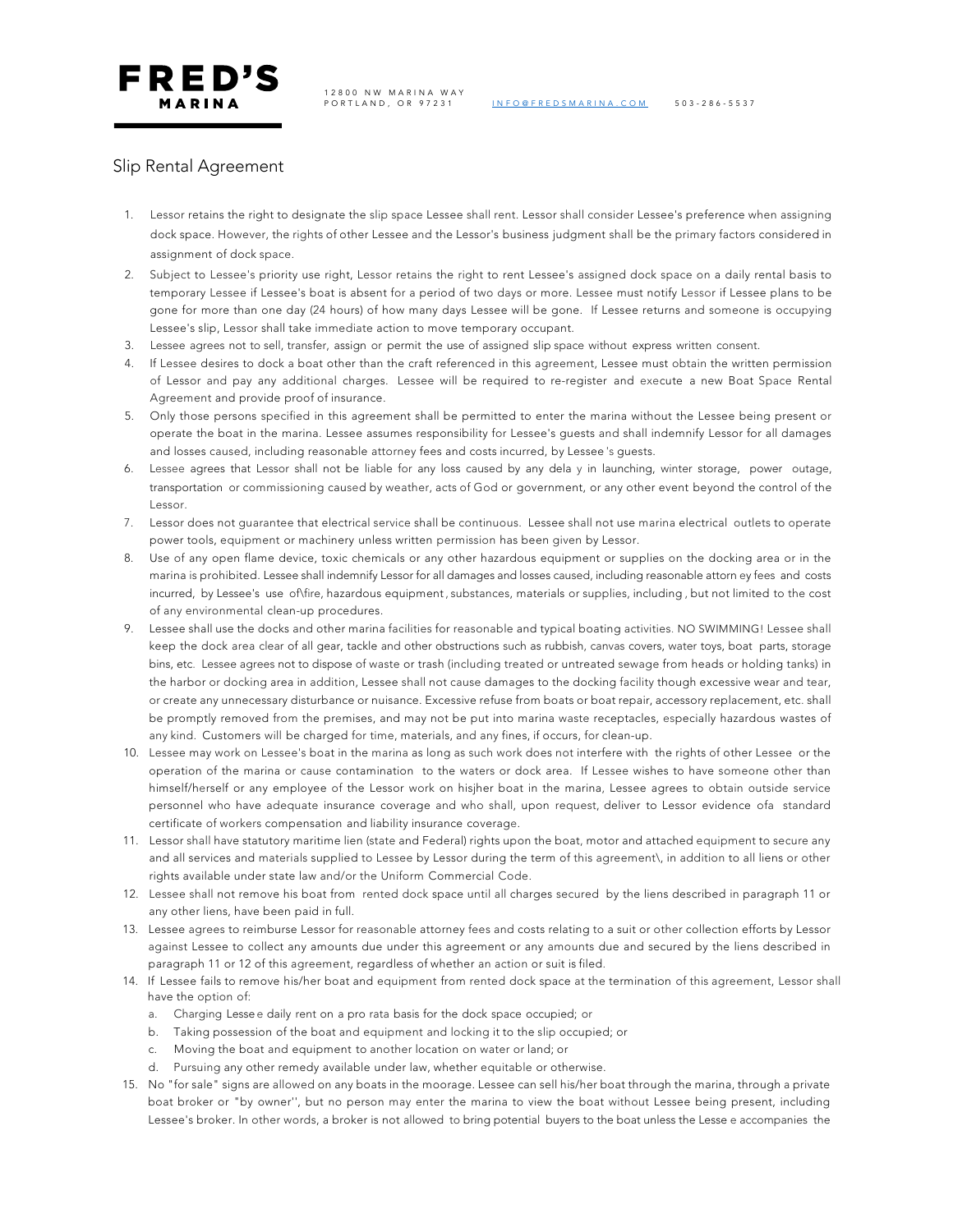12800 NW MARINA WAY

FRED'S MARINA

PORTLAND, OR 97231 INFO@FREDSMARINA.COM 503 - 286 - 5537

broker and the potential buyers. Brokers are not authorized to come onto the property without Lessee present.

- 16. If Lessee fails to make rental payments, Lessor shall have the rights set forth in this Boat Space Rental Agreement, and Lessor may pursue any of the remedies set forth in paragraph 14 in addition any remedies available to Lessor at law or in equity.
- 17. Insurance: Lessee agrees to have the watercraft adequately covered by a full marine insurance package (hull coverage, as well as indemnity and liability coverage). At Lessor's request, Lessee shall provide a certificate of insurance demonstrating coverage as required by this agreement. Lessee shall give Lessor at least thirty days advance notice prior to cancellation of insuranc e coverage required by this agreement. Liability coverage shall not be less than \$100,000.00.
- 18. Waiver of Coverage: Lessor shall not be liable to Lessee or to any insurance company (by way of subrogation or otherwise) insuring Lessee for injury, loss or damage to persons, watercraft, docks, attached facilities or other tangible property, or a resulting loss of income, or losses under workers compensation laws and benefits, even though such a loss or damage might have been occasioned by the negligence of Lessor, its agents or employees.
- 19. Indemnification of Lessor: Lessor shall not be responsible for any Joss or damage to the property of any person or entity occurring on Lessee's slip space, boat, and the marina, unless caused by Lessor's gross negligence or willful misconduct. Lessee shall indemnify and hold Lessor harmless from any and all loss, damage, liability, cost and expense or attorney fees resulting in any way from use or occupancy of the rented space or Lessee's boat or the marina, by Lessee, or Lessee's family, guests, invitees or employees, or contractors unless caused by the gross negligence or willful misconduct of Lessor.
- 20. Lessor has not represented and does not guarantee or warrant the level of the water within the marina property or the Space. Lessee

acknowledges that the water level rises and falls and that Lessee is fully responsible for any injury, damage, or loss to Lessee's boat, or other property of Lessee or Lessee's invitees, guests, family, employees or contractors, occurring due to the rise or fall of the water level. Lessor further does not warrant, represent or guarantee the subsurface conditions for the space. That is, there is accretion and shifting of sand and/or silt underneath the water; to the extent this occurs after commencement of the tenancy, Lessor has no responsibility therefor and may terminate this agreement if water levels are too low and/or sand deposits become too great for the moorage of Lessee's boat at the space.

- 21. Lessor shall enter Lessee's boat only for periodic inspections or in the event of emergency, as set forth in paragraph 22 below.
- 22. In a potentially dangerous situation, and at Lessor's sole discretion, Lessor shall be permitted to move Lessee's unattended boat to a safer location if possible. However, Lessor shall not be required to provide this service. In the event such service is provided, Lessee will be billed at Lessor's prevailing rates for the service rendered and Lessee shall be required to pay all costs incurred by Lessor on Lessee's behalf. In the event Lessor moves Lessee's boat, Lessee shall indemnify and hold Lessor harn;,Jess from any and all liability, injury, Joss or damage by or resulting to lessee's boat.
- 23. Lessee shall abide by all rules posted in and around the marina. If Lessee violates any of the terms and conditions contained in this agreement or violates posted rules, Lessor shall have the option of terminating this agreement upon 10 days written notice to Lessee . Lessee must remove his/her boat from the marina prior to the end of the 10 day period. Additionally, Lessor shall also be entitl ed to pursue any other remedies available to Lessor by Jaw or in equity. If the violation is of a serious nature, and Oregon law allows a shorter eviction period, then that shorter eviction period shall be used.
- 24. LESSEE AGREES THAT TIIE BOAT SUBJECT TO THIS AGREEMENT SHALL NOT BE USED AS A DOMICILE. THIS AGREEMENT DOES NOT CREATE A RESIDENTIAL LANDLORD-TENANT RELATIONSHIP, NOR ANY RIGHTS OR LIABILffiES UNDER TIIE OREGON RESIDENTIAL LANDLORD TENANT ACT. NO PERSON SHALL RESIDE ON THE BOAT SUBJECT TO THIS AGREEMENT. NO PERSON SHALL STAY OVERNIGHT ON THE BOAT FOR MORE THAN TWO NIGHTS IN ANY ONE SEVEN DAY PERIOD.
- 25. This Boat Space Rental Agreement constitutes a lease of slip space in the marina and does not constitute a bailment. Lessee shall at all times retain possession and control of Lessee's boat subject to Lessor's rights under this agreement in the event of breach of this agreement, non-payment of rent, and other rights and remedies of Lessor set forth in this agreement.
- 26. In the event that any portion of this agreement is found invalid or unenforceable, that portion of the agreement shall be curtailed and limited only to the extent necessary to bring it within the requirements of the law, and the remainder of this agreement shall remain in full force and effect.
- 27. This agreement constitutes the entire agreement between the parties and shall not be modified, except in writing, agreed to and signed by both parties.
- 28. This agreement shall be construed under the laws of the State of Oregon.
- 29. All notices of default concerning this agreement and any other notice or delivery required or permitted in this agreement shall be deemed sufficiently given or served if delivered personally or sent by certified mail - return-receipt requested and addressed to the parties of the address set forth on the front of this rental agreement. Notice sent by certified or registered mail, shall be deemed received on the third business day after deposit of the same in the United States mail, properly addressed and postage fully paid.

RELEASE OF LIABILITY: LESSOR SHALL NOT BE LIABLE OR RESPONSIBLE FOR ANY INJURY OR LOSS (INCLUDING DEATH) OF ANY KIND TO ANY PERSON OR PROPERTY. IT IS MUTUALLY UNDERSTOOD AND AGREED THAT LESSEE HEREBY RELEASES LESSOR FROM ANY AND ALL LIABILITY CONNECTED WITH LESSOR'S DOCKING FACILITY/MARINA. THIS RELEASE AND DISCHARGE SHALL COVER,